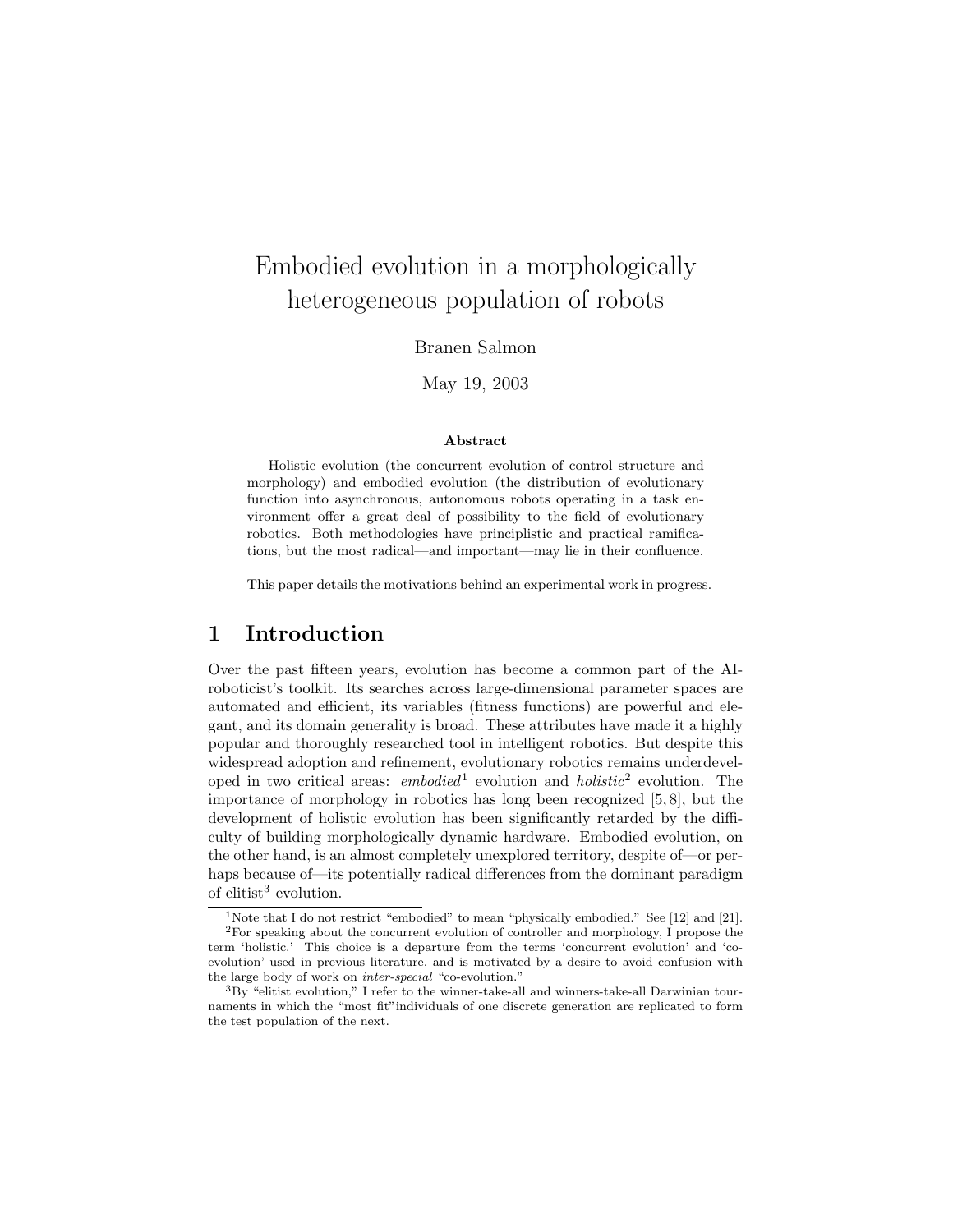In this paper, I hope to argue the importance of these two frontiers. Furthermore, I will outline my belief in a possibility of their productive confluence in a holistic and embodied evolution.

# 2 Holistic evolution

Since the early 1990s, the literature has been filled with calls to the importance of holistic evolution. Since the topic was originally broached by Brooks [\[3,](#page-7-1) [4\]](#page-7-2), a number of roboticists have argued in principle that attention to morphological development is requisite to the continued vitality of intelligent robotics. More recently, researchers have demonstrated a number of practical benefits to these principles, both in simulated experiments and in actual hardware. The benefits offered are immense in both principle and practice.

## 2.1 A blow against dualism

The most important contribution that holistic evolution offers to the field may also be its most oblique: a fundamentally different way of thinking about intelligent systems. Brooks suggested in [\[3\]](#page-7-1) that the path to intelligent robotics was marked by four points: *situatedness* in the dirty, continuous world (instead of in a symbol space); embodiment in a world-interactive form (such that robotic experience is the result of a world-robot dynamic); intelligence (or more precisely, behavior observed to be intelligent)<sup>[4](#page-1-0)</sup>; and *emergence*—an understanding that the overall behavior of a robot is the distributed result of complex interactions between its control structures, its body, and its environment. This last point is key to the importance of holistic evolution. A robot's observed behavior is a result of the interaction between its actuators, its body, and the world. The activation of its actuators, in turn, is the result of its control structure. The state of its control structure depends on the activation of its sensors. Finally, a robot's sensory activation depends on the interaction between its body and the environment—the environment which is, itself, being modified by the robot's body. As Cliff, Husbands, and colleagues put it most eloquently:

We view the networks we evolve as continuous dynamical systems, rather than as computational devices transforming between representations: inputs to the system might *perturb* the trajectory of the network in state space, so it enters a different state which might be interpreted by an external observer as a new behavior. [...] Separating morphology from control is a measure which is difficult to justify from an evolutionary perspective, and potentially misleading. [\[8\]](#page-8-0)

### furthermore,

<span id="page-1-0"></span><sup>&</sup>lt;sup>4</sup>It is a fine point, but one worth making: the evaluation of intelligence can only be made through the evaluation of behavior, which in turn can only be made through observation.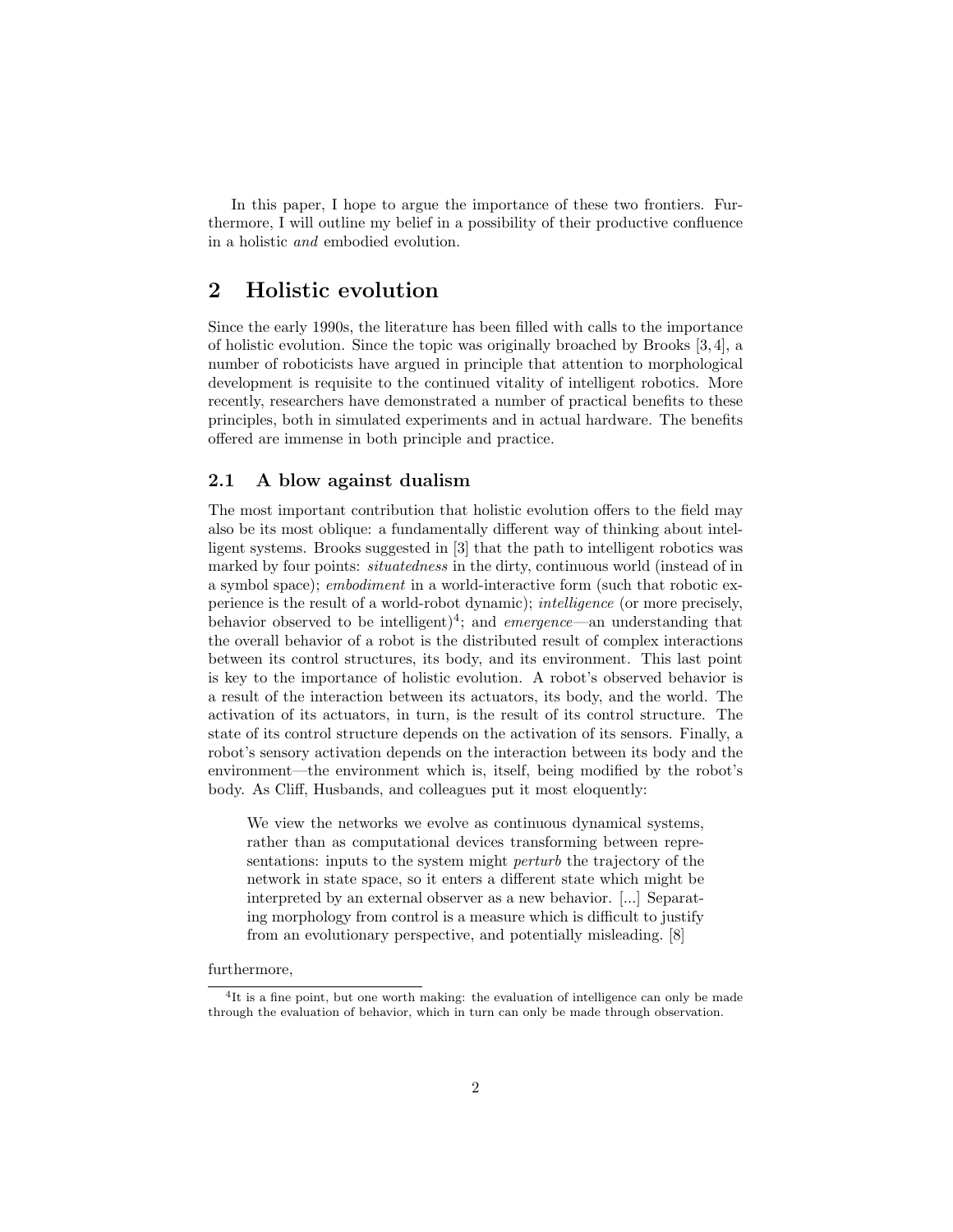We regard the proper study of intelligence as an investigation into the interactions between autonomous agents and their environments. [...] We believe that ... the control systems needed [for adaptive, autonomous real-world robotics] will be of the complex dynamical systems variety, and these are inherently extremely difficult to design by traditional means. [...] Suitable sensor and actuator properties (including morphologies) are inextricably bound to the most appropriate "internal" dynamics of the control system and vice versa. [\[18\]](#page-8-3)

It is this set of rich, chaotic relationships between controller, morphology, and environment that Brooks, Cliff, Husbands, and others have recognized as a watershed opportunity for intelligent robotics. By thinking of controller, morphology, and environment not as a discrete trinity, but rather as aspects of a larger dynamical system, we make it possible to exploit the structure of the entire system in our pursuit of intelligent behvaior.<sup>[5](#page-2-0)</sup>

Yet, as Husbands et al. point out, even small autonomous systems (eg. insects) exhibit remarkably complex dynamics. They and others have concluded [\[15\]](#page-8-4) that the design of robots that fully exploit the emergent interactions of the robot-environment system is simply out of the reach of manual engineering. The solution is holistic evolution.<sup>[6](#page-2-1)</sup>

## 2.2 A provably productive tool

Unfortunately, the nagging difficultly of hardware implementation has thus far kept holistic evolution out of the robotics mainstream. Nevertheless, there is experimental evidence to support its theoretical promise. In simulation, Sims has evolved directed graphs that describe the neuromorphologies of creatures that compete for control of a block. [\[22\]](#page-9-0) The strategies evolved include creatures that block opponents' movements, that fully enclose the block, and that topple over it—all of which suggest a close coupling of physical structure and control. Hornby and Pollack have evolved simulated creatures capable of 'naturalistic' locomotion [\[16\]](#page-8-5). And the demo Lab at Brandeis University has produced a system whereby locomoting robots are evolved in simulation and automatically fabricated in rapid-prototyping equipment. [\[20\]](#page-8-6) (In fact, everything is automated except for the quick snapping-in-place of linear actuators into the fabricated robots.)

But perhaps most impressive of all have been the results from inquiries into the efficiencies—morphological and computational—of holistic evolution. In [\[6\]](#page-7-3), Bugajska and Schultz found preliminary evidence that holistic evolution could optimize the quantity of sensors and the parameters for individual sensors on an autonomous micro air vehicle when fitness was partially determined by sensor count. More strikingly, Balakrishnn and Honavar found that in their

<span id="page-2-0"></span><sup>&</sup>lt;sup>5</sup>Indeed, the potentials for robots that by virtue of their design, exploit structure latent in their environments to produce complex behavior is a central interest to the project of innateness [\[10\]](#page-8-7).

<span id="page-2-1"></span><sup>6</sup>Descartes obviously did not build robots.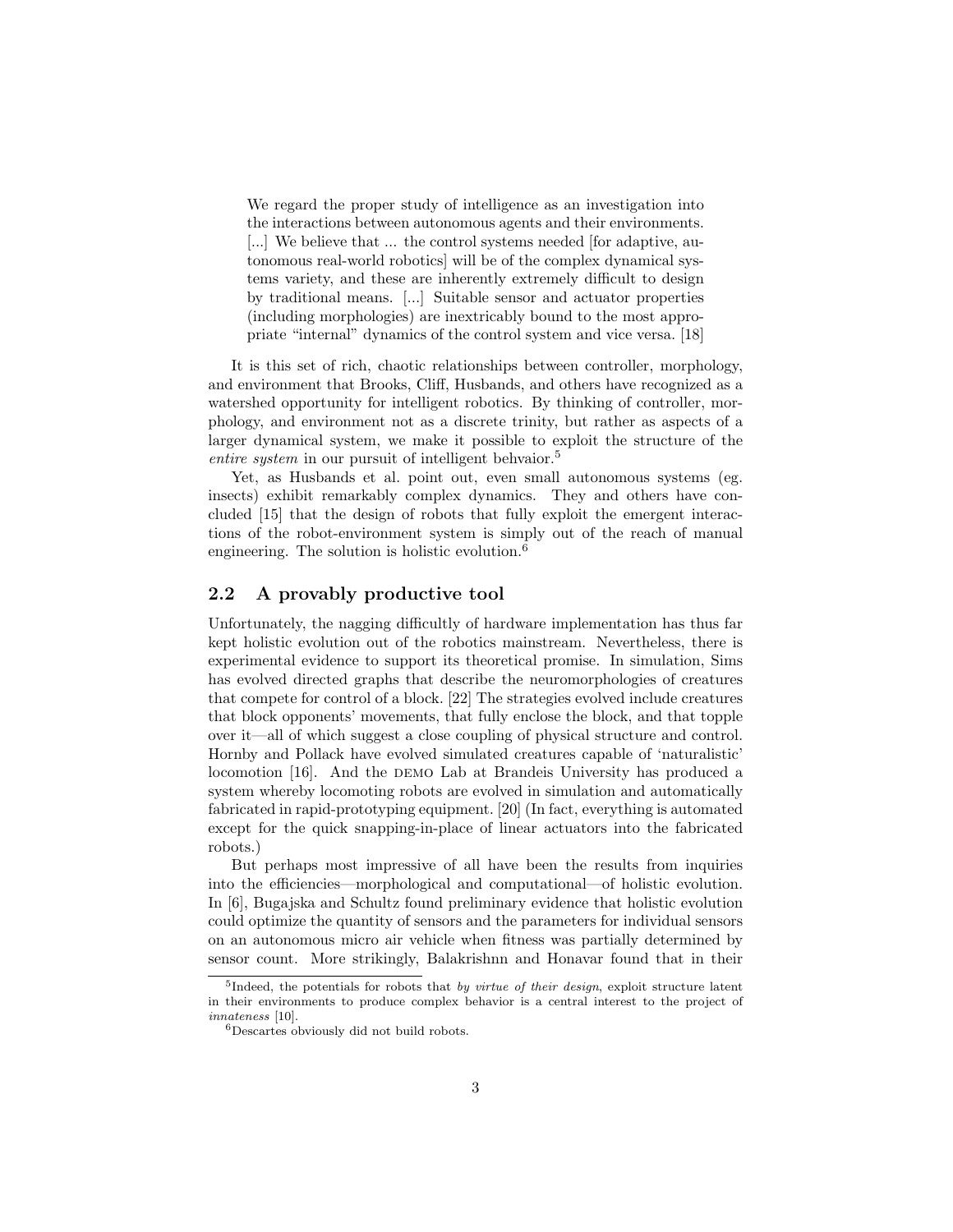holistic evolution of a box-pushing robot, the sensor count was minimized without any bias in the fitness function towards individuals with fewer sensors, [\[1\]](#page-7-4) which suggests, when considered alongside their robots' "counterintuitive" control structures, an intrinsic efficiency resulting from the synergetic coevolution of control and morphology. Additional sensors did not develop because the system was likely to find good solutions more quickly in simple spaces (few sensors) than in complex spaces (many sensors). This synergy is further echoed in work of Bongard and Paul, who found that when both systems were given favorable starting conditions, the holistic evolution of a bipedal robot could converge more quickly than the control-only evolution in a similar body—despite the exponentially larger search space of the former over the latter.[7](#page-3-0) [\[2\]](#page-7-5) So not only does holistic evolution offer the power of complex dynamical systems and the optimal coupling of brain, body, and environment; under some conditions, it offers super-efficient searches through its evolutional space.

# 3 Embodied evolution

Whereas holistic evolution got its start at the beginning of the 1990s, embodied evolution found its beginning at their end. The approach in which I take  $interest^8$  $interest^8$  was first articulated by Ficici, Watson, and Pollack of the DEMO Lab in 1999 [\[12,](#page-8-1) [23\]](#page-9-1). To date, there have been only a miniscule number of papers to even reference the approach from outside the DEMO Lab; nevertheless, it shows great promise.

# 3.1 Embodied evolution: what it is not

Before detailing just what embodied evolution is, it may be instructive to detail what it is not. Embodied evolution is not mainstream. Virtually all of evolutionary robotics employs one form or another of elitist evolution. Elitist evolution is characterized by a sequence of competitions between individuals in which the winners<sup>[9](#page-3-2)</sup> of each step in the sequence—that is, of each generation—are replicated to form the next generation's population. (Alternatively, one could say that all but the 'best' are wiped out after each competition—thus, the term 'elitist.') There are several variations on the theme: most researchers employ a Darwinian selection, though a few have experimented with Larmarckian transmission of life learning. Some experiments have interbred pairs (or multiples) of the most fit individuals; others have reproduced them asexually, with only mutation thrown into the mix. A handful of researchers have even toyed with a 'kindler, gentler' evolution in which a less-fit individual will occasionally be spared the gauntlet. Elitist evolution comes in both single– and multiple-species varieties<sup>[10](#page-3-3)</sup>, and though the bulk of elitist competitions occur serially, techniques

<span id="page-3-0"></span><sup>7</sup>They attribute this to "extradimensional bypasses" linking suboptimal adaptive ridges through control– and morphology-space.

<span id="page-3-1"></span><sup>8</sup>This approach, in fact, happens to be the only approach of its kind in the literature.

<span id="page-3-2"></span> $9^9$ Generally, the winners are the individuals with the highest fitness evaluation.

<span id="page-3-3"></span> $10$ See [\[7,](#page-8-8)9] for examples.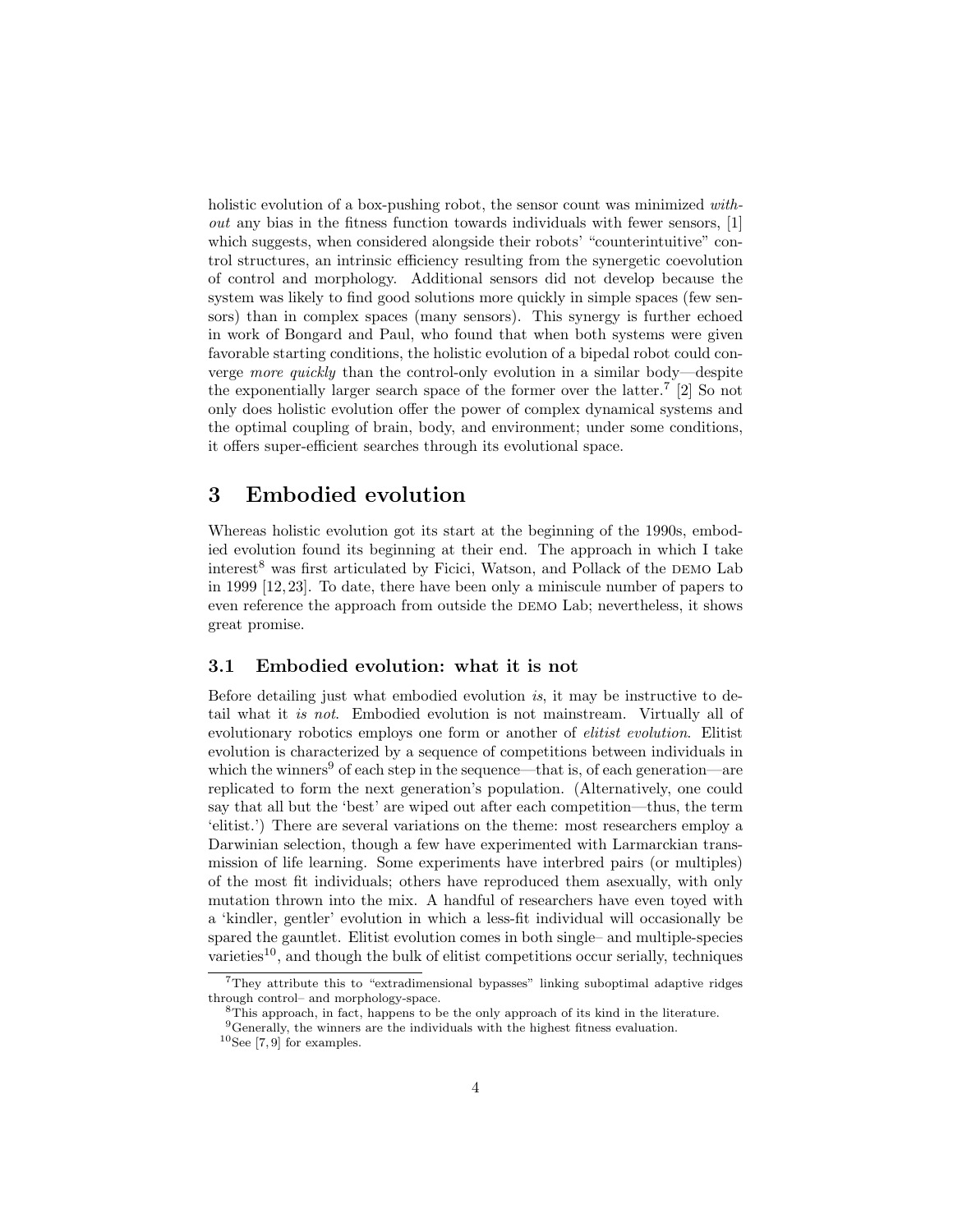exist for their spatial distribution [\[17\]](#page-8-10). There even exist techniques for performing embodied trials in an elitist fashion, yet despite all of this variety, elitist evolution is still bound to some degree of centralized evaluation function; there is still some Nietzschean hand of god that reaches down and separates the wheat from the ostensible chaff.<sup>[11](#page-4-0)</sup>

## 3.2 Embodied evolution: what it is

In the words of those who created it, embodied evolution is "evolution taking place within a population of real robots where evaluation, selection, and reproduction are carried out by and between the robots in a distributed, asynchronous, and autonomous manner [...] in the task environment." [\[12\]](#page-8-1) In this sense, "embodied evolution" is not the evolution of embodied robots, but rather the embodiment of evolution itself into the robots themselves. The loss of a central evaluator means that evolution can no longer proceed in an elitist fashion; there is no more Nietzschean hand of god to select the cream of the crop. The development of the genome is up to the robots themselves. (I will broaden their definition slightly by claiming that 'real robots' need not be physically embodied, so long as they meet the requirements set forth in [\[21\]](#page-8-2) as being an 'embodied system.'[12](#page-4-1))

Given the current state of the art, it is very difficult to design robots capable of autonomously constructing their own offspring from the carcasses of robots that have ceased to function. Not surprisingly, then, the first implementation of embodied evolution [\[23\]](#page-9-1) took a rather radical departure from the 'life and death' approach to cross-generational perpetuation; indeed, it jettisoned the notion of discrete generations from the outset. In its place, Watson et al. placed their Probablistic Gene Transfer Algorithm, which draws heavily upon the biological metaphor of microbial recombinance.<sup>[13](#page-4-2)</sup> In the PGTA, robots repeatedly transmit their genes (with mutations) to other robots in the vicinity at a rate determined by the sending robot's fitness. Robots that receive gene transmissions may ignore the transmission or incorporate it into their genome; the likelyhood that the latter will happen increases as fitness goes down.<sup>[14](#page-4-3)</sup> By this mechanism, genes from fit individuals will tend to overwrite genes from unfit individuals... without the need for any inter-robot state to be maintained.

<span id="page-4-0"></span> $11$ Note that this language is not meant to imply that elitist evolution is somehow 'bad methodology,' but merely to make the text a little more flavorful.

<span id="page-4-1"></span> $12$ In this sense, robots may be embodied in software simulation or even in software environments completely incommensurate with our own physical world [\[11\]](#page-8-11), so long as said embodiment is of a sufficiently complex dynamic to be interesting.

<span id="page-4-2"></span><sup>13</sup>Recombinance is the primary mechanism by which asexual microbes exchange genes amongst individuals. Parts of a species's genome exist as genes arranged in relatively atomic packets called plasmids. These plasmids can be swapped amongst microbes in proximity of one another without disrupting the rest of the microbes' genes. Plasmids are considered to be a major factor in the speed with which asexual microbes are able to adapt to new environments—particularly to the presence of antibiotics.

<span id="page-4-3"></span><sup>14</sup>Interestingly, this ability to reject foreign genes appears to be a requirement for the eventual stabilization of a population's genome. [\[23\]](#page-9-1)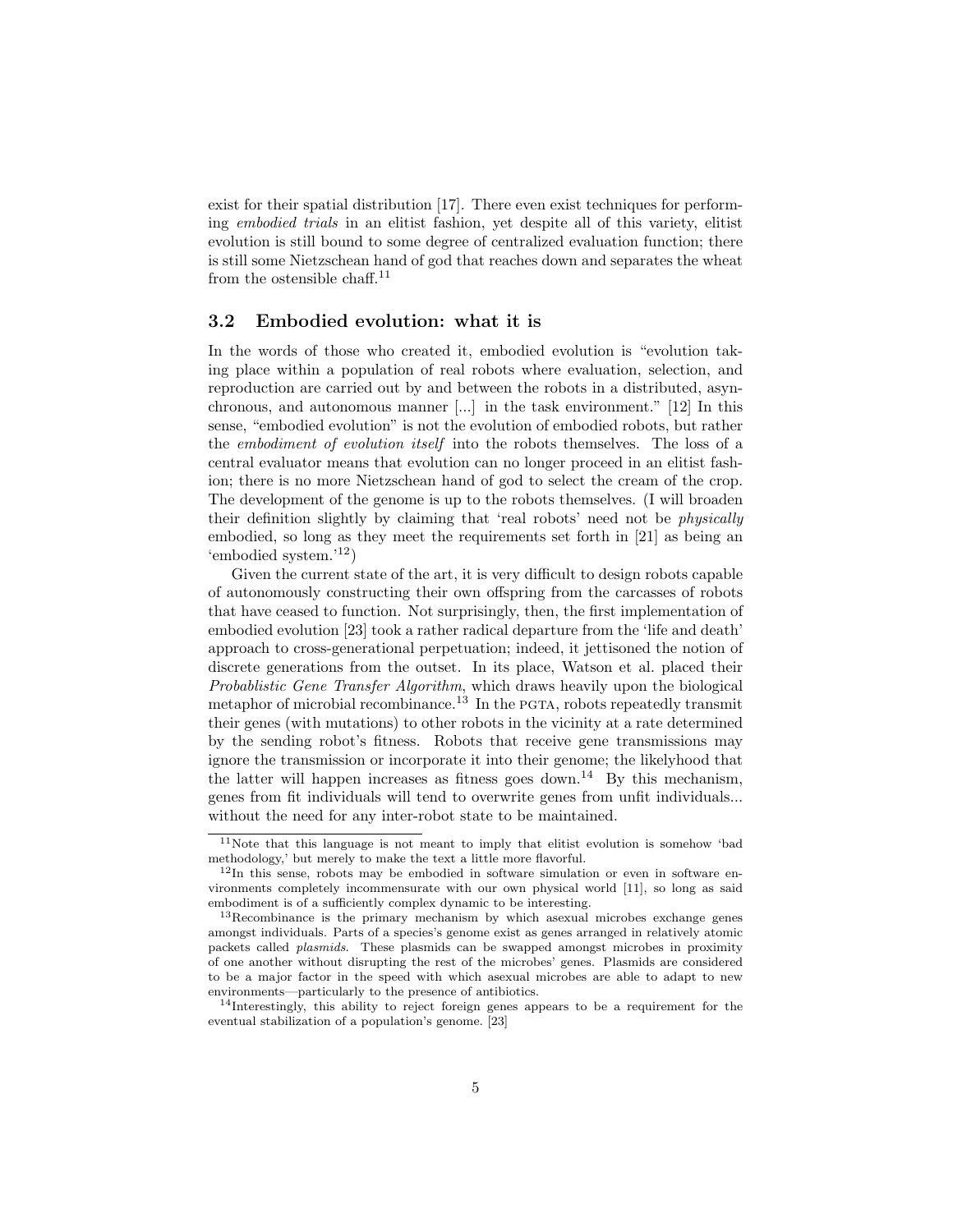## 3.3 Embodied evolution: plays well with others

Embodied evolution renders moot a number of issues that are insurmountable obstacles in elitist evolution. Most notable is that of speed. In elitist approaches, individuals are must be compared at every synchronous generation. Whether this comparator is global or distributed (as in [\[17\]](#page-8-10)), it still must involve necessarily the serial evaluation of multiple individuals. Though for small populations, this is not likely to be a problem, the computational complexity of these comparisons grows exponentially as the size of the population increases. In embodied evolution, on the other hand, there are no synchronous generations to require central evaluation. Furthermore, there is no need for any central functionality, as all reproductive functions are distributed, autonomous, and asynchronous. In adding an individual, one also adds everything necessary to execute that individual's evolutionary function. Thus, embodied evolution no incurs no intrinsic performance penalty as the population increases. (For this reason, and since embodied evolution takes place in a population's task environment [\[12\]](#page-8-1), embodied evolution seems like an excellent tool for the investigation of collective, cooperative, and swarm robotics, as well.)

## 3.4 Embodied evolution: speed demon

Furthermore, I suspect that the performance of a population may have the potential to increase super-linearly with population size. As the number of gene transactions will increase exponentially with population size, so too will the amount of computational power being spent on this distributed, autonomously parallelized search through the evolutionary parameter space. Additionally, as genes are perpetuated on a sub-individual 'plasmid' level, I suspect that the intermixing of genes between individuals will create an opportunity for interdimensional synergy, a phenomenon in which the optimization of individual gene regions will tend to retard the absolute rate of search in their regions, increasing the effective rate of search in others, and leading to a more expeditious convergence of the entire genome on an optimal configuration.[15](#page-5-0)

## 3.5 Embodied evolution: pliable, yet robust

Perhaps the most exciting aspect of embodied evolution is that it is explicitly designed for adaptation in the task environment; evolution is recast from being a preparatory measure to being an integral, ongoing part of a population's existence. By virtue of this fact, a population need not ever cease to be pliable; indeed, the stabilization of such a population's genome will come not from the cessation of the evolutionary process, but from a stability which emerges from the optimal interaction of population and environment. Regardless of the health of the population, the evolutionary facilities of a population's individuals are always active. When the bulk of the population is fit, this means that genes will be

<span id="page-5-0"></span><sup>&</sup>lt;sup>15</sup>Indeed, this is what would be suggested by the microbial analogy discussed in footnote [13.](#page-4-2)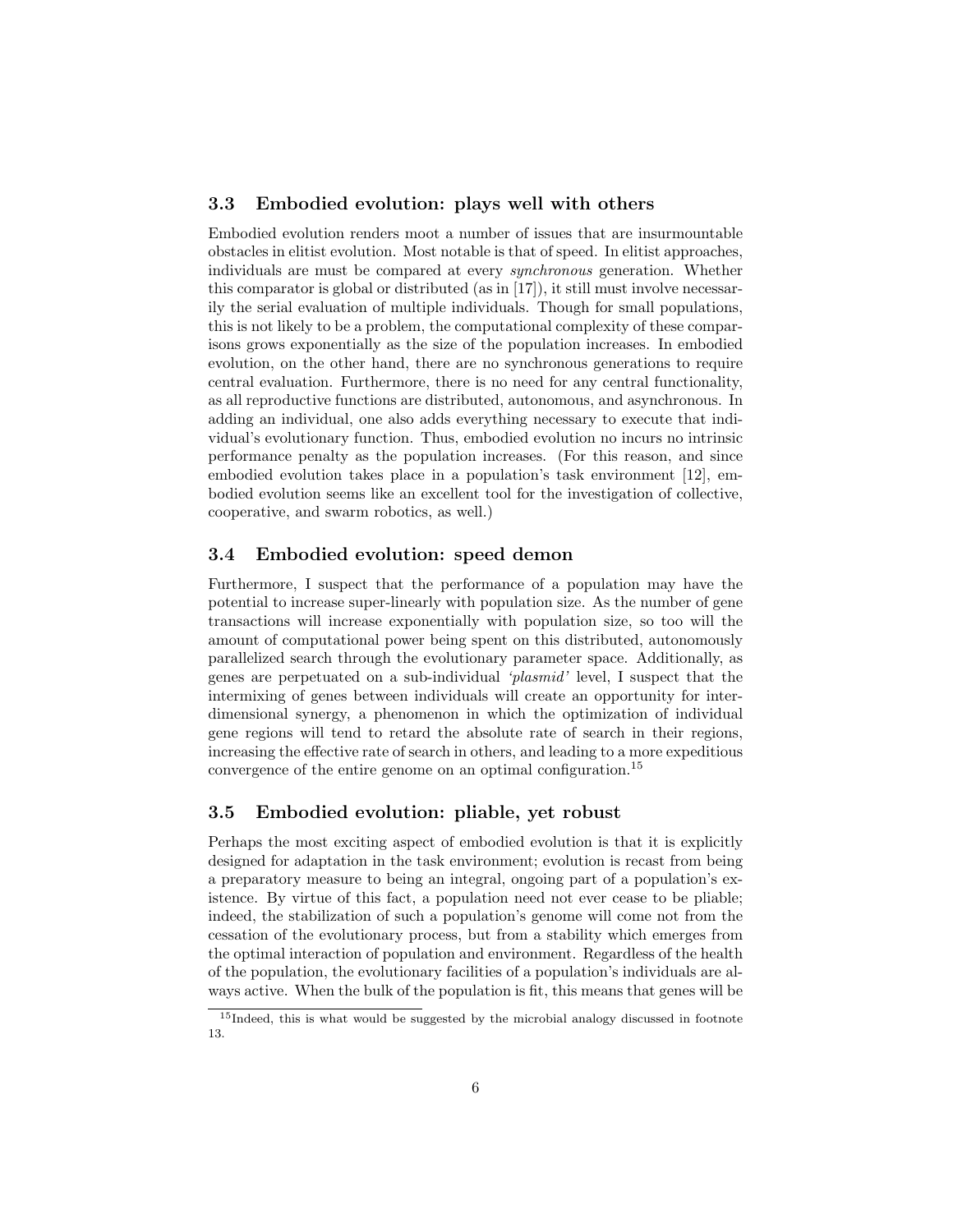transmitted frequently, but rarely used. However, should the environment suddenly change and the health of the population start to drop, said transmissions will begin to be accepted, and the entropy of their mutations will restart the evolutionary search for a new optimal genome. This is, of course, an incredible benefit: once a population has adapted to an environment, it will stabilize, but as soon as that adaptation is rendered suboptimal by environmental alteration, the adaptive process will resume. Stability comes as a completely emergent result of embodied evolution; nowhere need there be an explicit 'adaptation switch.'

# 4 Holistic, embodied evolution

On their own, holistic and embodied approaches to evolution each have a great deal to offer. However, I believe that even greater benefits could be derived from their application in tandem than could be derived from either one alone. Embodied evolution's distributed, asynchronous search and inter-spacial genetic synergy could couple with the extradimensional bypasses $16$  of holistic evolution to result in extremely fast adjustments to environmental changes. Add embodied evolution's emergent stability and holistic evolution's coupling of mind, body, and environment to the mix, and the result could be a population capable of both extremely agile adaptation and robust stability in a wide variety of tasks and task environments.

Additionally, holistic, embodied evolution seems a natural platform by which to incrementally develop increasing levels of neuromorphological complexity. In [\[5\]](#page-7-0), Brooks suggests that in the beginning stages of evolution, "the robot should initially be operated with only some of its sensors and perhaps only some of its actuators." Once the robot has evolved basic behaviors, he says, "additional sensors and actuators can be made available so thta higher level behaviors can be evolved." In [\[13\]](#page-8-12), Funes and Pollack present a multi-stage fitness function designed to lead the evolutionary process through increasing degrees of complexity. Despite successes with each of these two approaches, they both suffer from their distal<sup>[17](#page-6-1)</sup> notions of 'simplicity' and 'complexity.' Indeed, a fitness function which steps through what we perceive (distally) to be logically contiguous levels of complexity need not be taking the most efficient [proximal] path from initial to desired condition, and the distally-selected disabling of a robot's sensors could well wind up complicating its initial evolutionary search.

A population of robots employing holistic, embodied evolution would render the second concern irrelevant, for the selective disabling of a robot's sensors would be controlled by the same evolutionary process that drove the development of the control structures Brooks was originally hoping to optimize. The

<span id="page-6-1"></span><span id="page-6-0"></span> $^{16}\mathrm{See}$  footnote [7.](#page-3-0)

 $17$ In this paper, I use "distal" and "proximal" to refer to the human-intelligible interpretation of a system (eg. going towards the light) and the system's internal dynamics, which need not make sense to us (eg. responding to arbitrary input with arbitrary output). This usage is borrowed from [\[19\]](#page-8-13).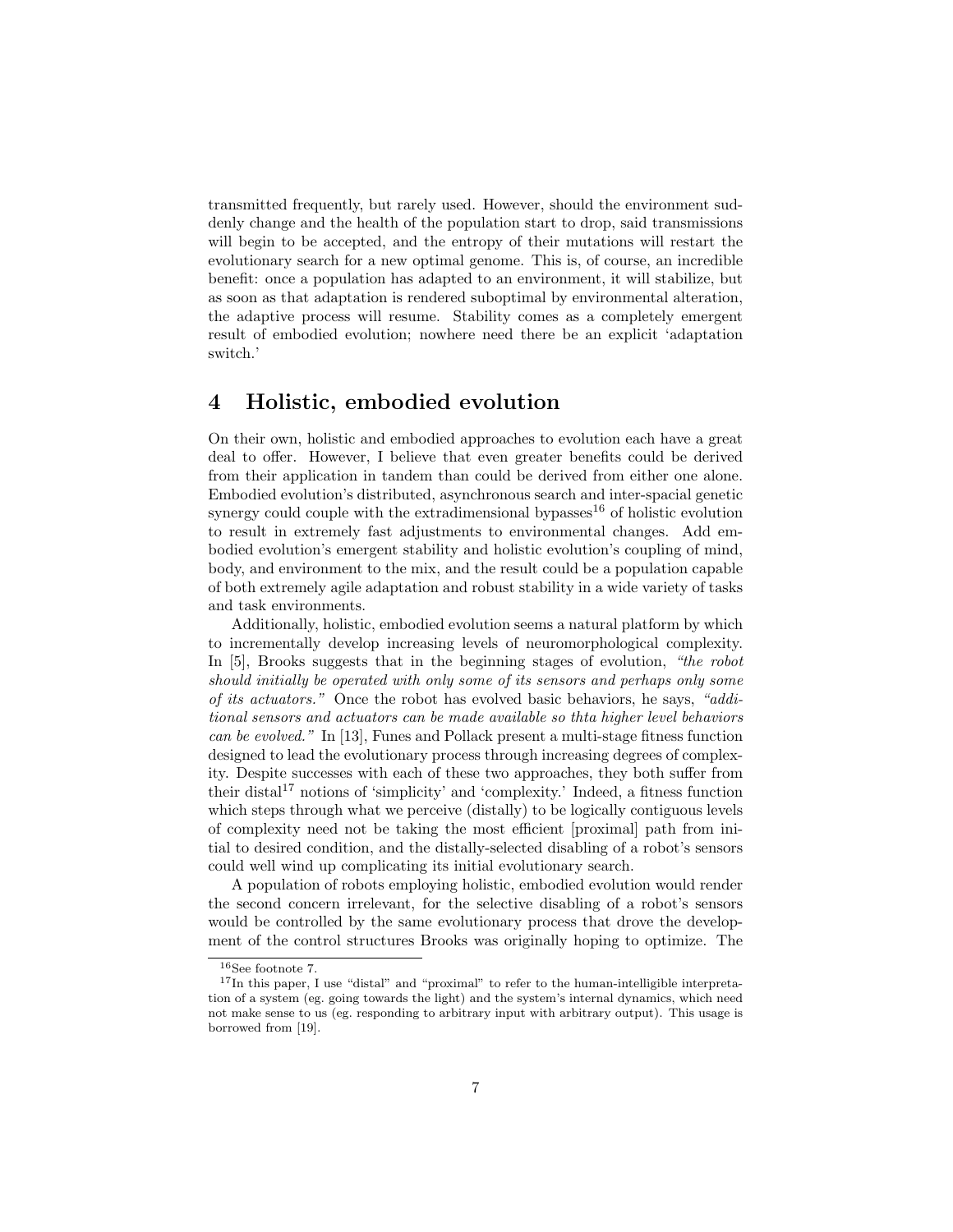distal nature of the fitness function, on the other hand, is impossible to dismiss. Nevertheless, the compounded problems of a multi-stage fitness function might at least be eased, if not entirely alleviated, by the confluence of emergent stability and punctuated equilibrium. In their paleontological theory of punctuated equilibrium, Gould and Eldgridge claimed that inter-speciation has tended to happen rapidly, and is generally bordered by extremely long periods of phenotypic stability. [\[14\]](#page-8-14) I suspect that a similar pattern could emerge in populations of robots employing embodied evolution. The population could indeed find its own stable 'steps' on the way to a more optimal genome, periodically 'regrouping' on minima of increasingly greater scope. These periods of stabilization could serve as population-wide 'self-synchronizations,' in which the least effective genes would be flushed from the population, setting the stage for further genetic adaptations.

# 5 Conclusion

Both holistic evolution and embodied evoltion offer a plethora of benefits to the field of evolutionary robotics. These benefits are both principlistic and practical, conservative and radical. The most radical possibilities—but perhaps the most important—arise at the intersection of the two methodologies, and it is precisely this intersection which I seek to explore.

# References

- <span id="page-7-4"></span>[1] K. Balakrishnan and V. Honavar. On sensor evolution in robotics. In J. R. Koza, D. E. Goldberg, D. B. Fogel, and R. L. Riolo, editors, Genetic Programming 1996: Proceedings of the First Annual Conference, pages 455– 460, Stanford University, CA, USA, 28–31 1996. MIT Press.
- <span id="page-7-5"></span>[2] J. C. Bongard and C. Paul. Making evolution an offer it can't refuse: Morphology and the extradimensional bypass. Lecture Notes in Computer Science, 2159:401–??, 2001.
- <span id="page-7-1"></span>[3] R. A. Brooks. Intelligence without reason. In J. Myopoulos and R. Reiter, editors, Proceedings of the 12th International Joint Conference on Artificial Intelligence (IJCAI-91), pages 569–595, Sydney, Australia, 1991. Morgan Kaufmann publishers Inc.: San Mateo, CA, USA.
- <span id="page-7-2"></span>[4] R. A. Brooks. Intelligence without represention. Number 47 in Artificial Intelligence, pages 139–159. 1991.
- <span id="page-7-0"></span>[5] R. A. Brooks. Artificial life and real robots. In European Conference on Artificial Life, pages 3–10, 1992.
- <span id="page-7-3"></span>[6] M. D. Bugajska and A. C. Schultz. Co-evolution of form and function in the design of autonomous agents: Micro air vehicle project. In Proc. Workshop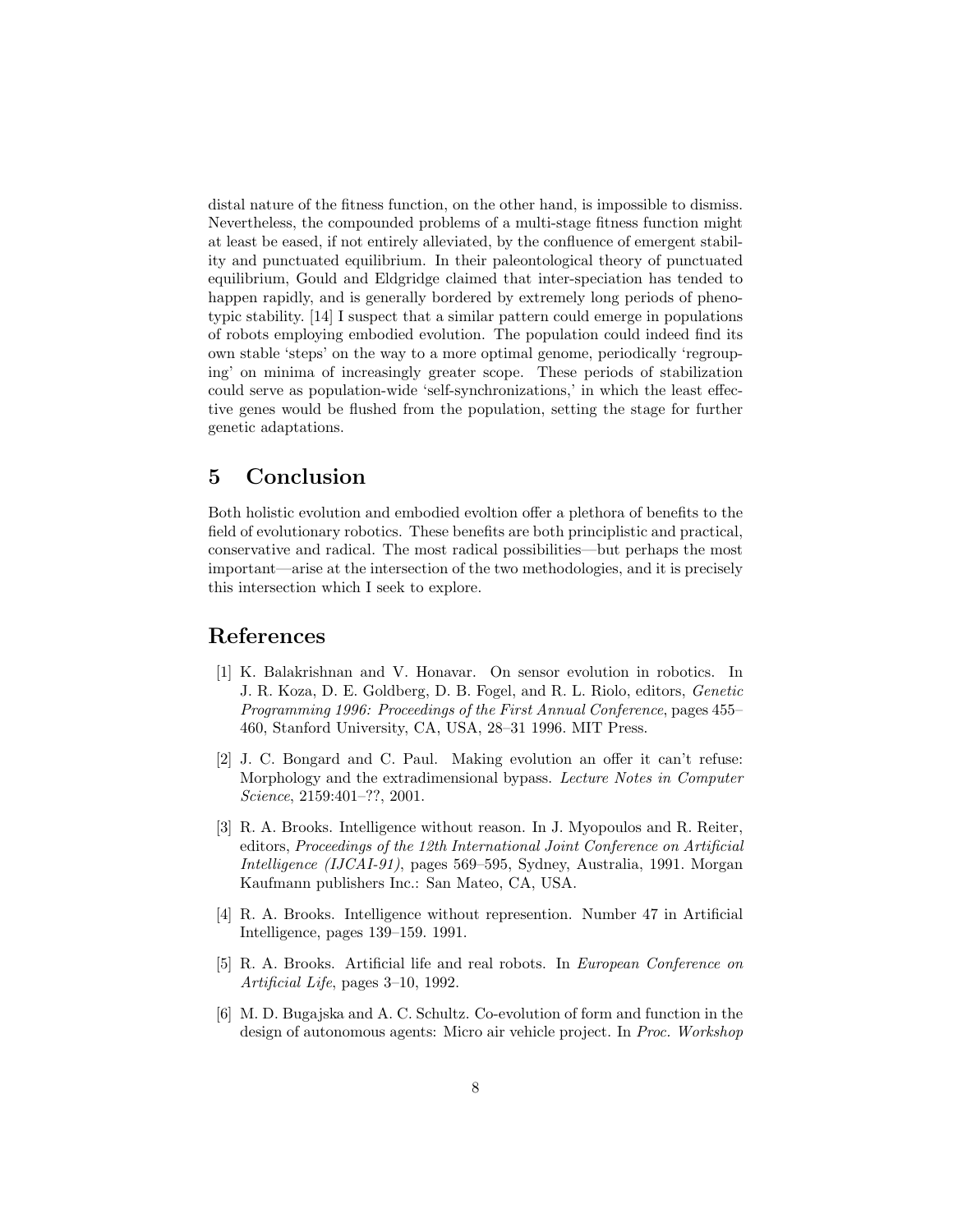on Evolution of Sensors GECCO 2000, pages 240–244, Las Vegas, Nevada, USA, 8 2000.

- <span id="page-8-8"></span>[7] S. Bullock. Co-evolutionary design: Implications for evolutionary robotics.
- <span id="page-8-0"></span>[8] D. Cliff, P. Husbands, and I. Harvey. Analysis of evolved sensory-motor controllers. Technical Report Cognitive Science Research Paper CSRP264, Brighton BN1 9QH, England, UK, 1992.
- <span id="page-8-9"></span>[9] D. Cliff and G. F. Miller. Tracking the red queen: Measurements of adaptive progress in co-evolutionary simulations. In European Conference on Artificial Life, pages 200–218, 1995.
- <span id="page-8-7"></span>[10] J. Elman, L. Bates, M. Johnson, A. Karmiloff-Smith, D. Parisi, and K. Plunkett. Rethinking innateness: A connectionist perspective on development. MIT Press, 1996.
- <span id="page-8-11"></span>[11] O. Etzioni. Intelligence without robots: A reply to brooks. AI Magazine, 14(4):7–13, 1993.
- <span id="page-8-1"></span>[12] S. Ficici, R. Watson, and J. Pollack. Embodied evolution: A response to challenges in evolutionary robotics, 1999.
- <span id="page-8-12"></span>[13] P. Funes and J. B. Pollack. Evolutionary body building: Adaptive physical designs for robots. Artificial Life, 4(4):337–357, 1998.
- <span id="page-8-14"></span>[14] S. J. Gould and N. Eldridge. Punctuated equilibria: the tempo and mode of evolution reconsidered. Paleobiology, (3):115–151, 1977.
- <span id="page-8-4"></span>[15] I. Harvey, P. Husbands, and D. Cliff. Issues in evolutionary robotics. Technical Report Cognitive Science Research Paper CSRP219, Brighton BN1 9QH, England, UK, 1992.
- <span id="page-8-5"></span>[16] G. S. Hornby and J. B. Pollack. Evolving L-systems to generate virtual creatures.
- <span id="page-8-10"></span>[17] P. Husbands. Distributed coevolutionary genetic algorithms for multicriteria and multi-constraint optimisation. In Evolutionary Computing, AISB Workshop, pages 150–165, 1994.
- <span id="page-8-3"></span>[18] P. Husbands, I. Harvey, D. Cliff, and G. F. Miller. Artificial evolution: A new path for artificial intelligence? Brain and Cognition, 34:130–159, 1997.
- <span id="page-8-13"></span>[19] S. Nolfi. Using emergent modularity to develop control system for mobile robots, 1997.
- <span id="page-8-6"></span>[20] J. Pollack, H. Lipson, G. Hornby, and P. Funes. Three generations of automatically designed robots, 2002.
- <span id="page-8-2"></span>[21] T. Quick, K. Dautenhahn, C. L. Nehaniv, and G. Roberts. On bots and bacteria: Ontology independent embodiment. In European Conference on Artificial Life, pages 339–343, 1999.